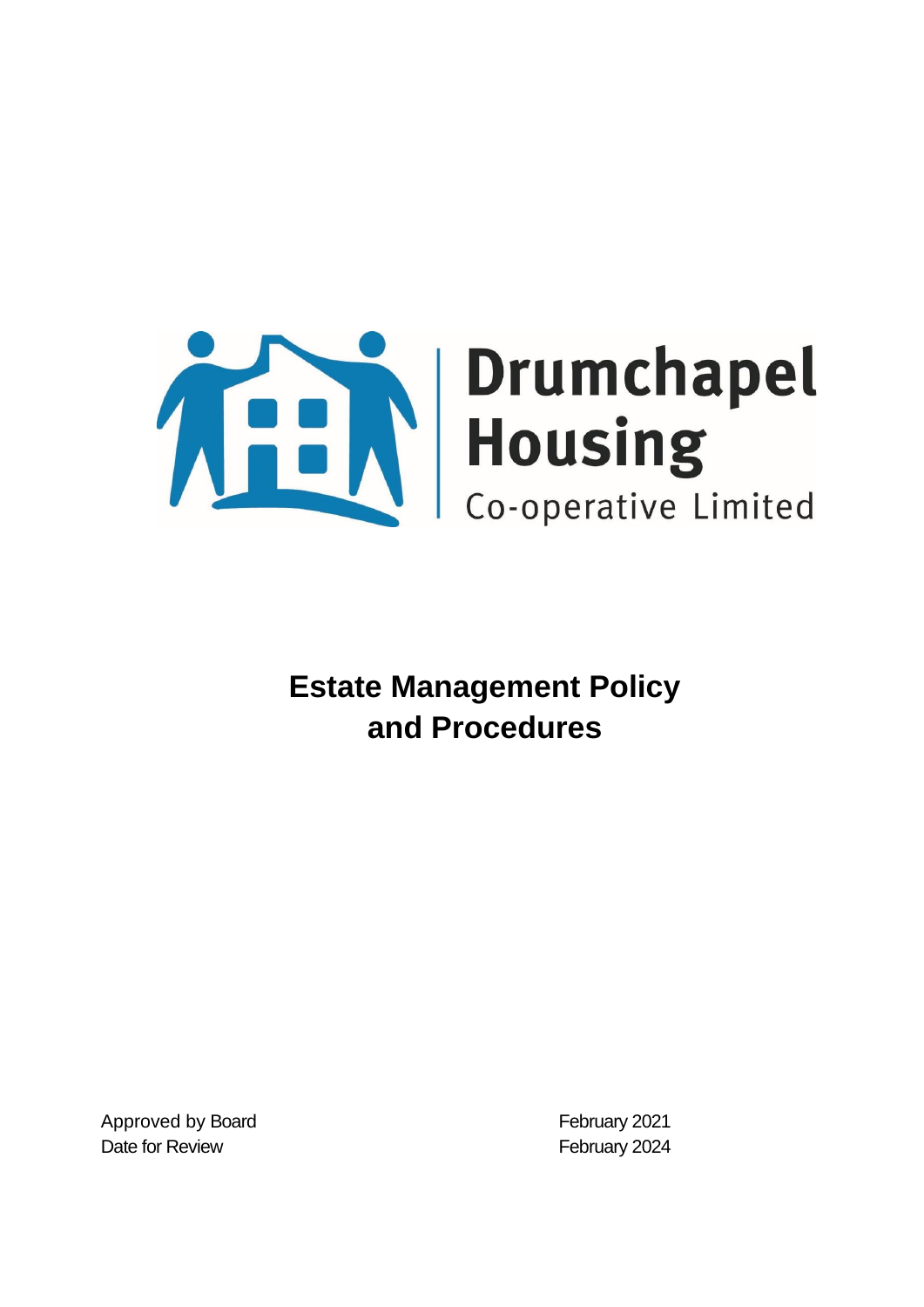

### **1. Introduction**

- 1.1 Drumchapel Housing Co-operative is committed to providing good quality affordable housing and to manage the property owned by the Co-operative to the highest possible standard within existing financial constraints.
- 1.2 Estate Management is a vital part of housing management and a particularly important service from the tenants' viewpoint, yet there is no accepted definition of what tasks it covers. The Chartered Institute of Housing uses the term in its widest sense to refer to property management and services to tenants, leaseholders and sharing owners which aim to enable tenants to have quiet enjoyment of their homes and a decent, safe and secure environment. Estate Management is not just about looking after buildings and the physical environment, but also involves providing or arranging necessary advice and support to tenants and involves working with other agencies to achieve decent living conditions. Tenancy management also comes under the heading of estate management and is best described as intervention action necessary to ensure tenants and tenants are aware of their responsibilities in relation to their property and their neighbours.
- 1.3 Maintenance of the properties and the common areas in our ownership is the responsibility of the Co-operative. Estate management therefore is seen as a fundamental aspect of this service. Ground maintenance and the many other dayto-day tasks that go into looking after the estate are all important in creating and maintaining a clean, attractive and safe estate. Although taking good care of our area is primarily the Co-operatives responsibility, some services that impact on estate management, such as refuse collection, close lighting and street lighting are not within the Co-operatives direct control. The Co-operative will endeavor to foster good working relationships with Glasgow City Council to ensure that their departments provide a good quality service in our area. A mulhagency approach to estate management is required particularly with a high profile for the police and community wardens. This policy places a strong emphasis on a proactive and supportive approach to estate management.
- 1.4 For the Co-operative this means having the responsibility to inspect and maintain its housing, the common areas of that housing, the surrounding environment within the curtilage of the buildings and any land within the Co-operativesownership.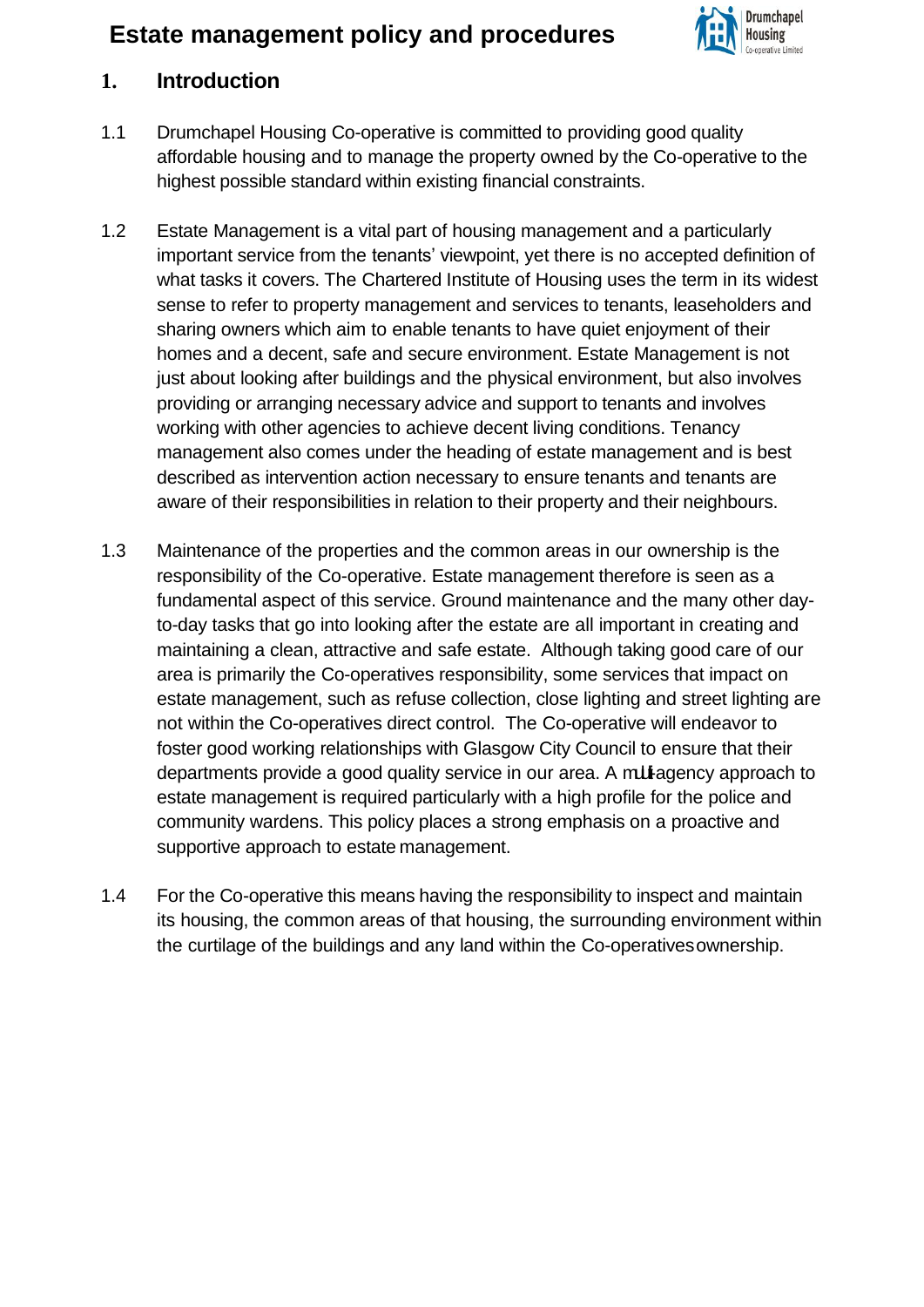

- 1.5 For tenants it means compliance with their responsibilities for maintaining in good order their surrounding environment, as well as their own individual property, and in doing so respect the rights of their neighbours and the surrounding community, as laid down in their Tenancy Agreement.
- 1.6 This policy cross relates to the Neighbour Disputes and Anti-social Behaviour Policy, Racial Harassment Policy and Pet Policy as these are tenancy related.
- 1.7 The policies and procedures govern how staff should deal with nuisance problems caused by the behaviour of tenants and their guests and for responding to customers' complaints about problems such as:
	- General domestic noise, foul language, DIY activity
	- Noise from amplified music
	- Late night parties
	- Car repairs in the street, abandonedcars
	- Nuisance caused by animals
	- Racial, sexual and other forms of harassment
	- Violence
	- Drug dealing

### **2. Legislative & regulatory framework**

2.1 This policy aims to meet the Scottish Social Housing Charter Outcome No. 6: Estate Management, anti-social behaviour, neighbour nuisance and tenancy disputes. Social landlords working in partnership with other agencies, help to ensure that:

"Tenants and other customers live in well-maintained neighbourhoods where they feel safe".

### **3. Housing management - setting standards**

3.1 A clean and tidy estate means a lot to tenants. Well maintained trees, shrubs, grassed areas and other forms of soft landscaping, keeping on top of graffiti, rubbish and litter not only achieves an attractive and safe environment, but also provides evidence to tenants that the Co-operative takes a pride in theirestate.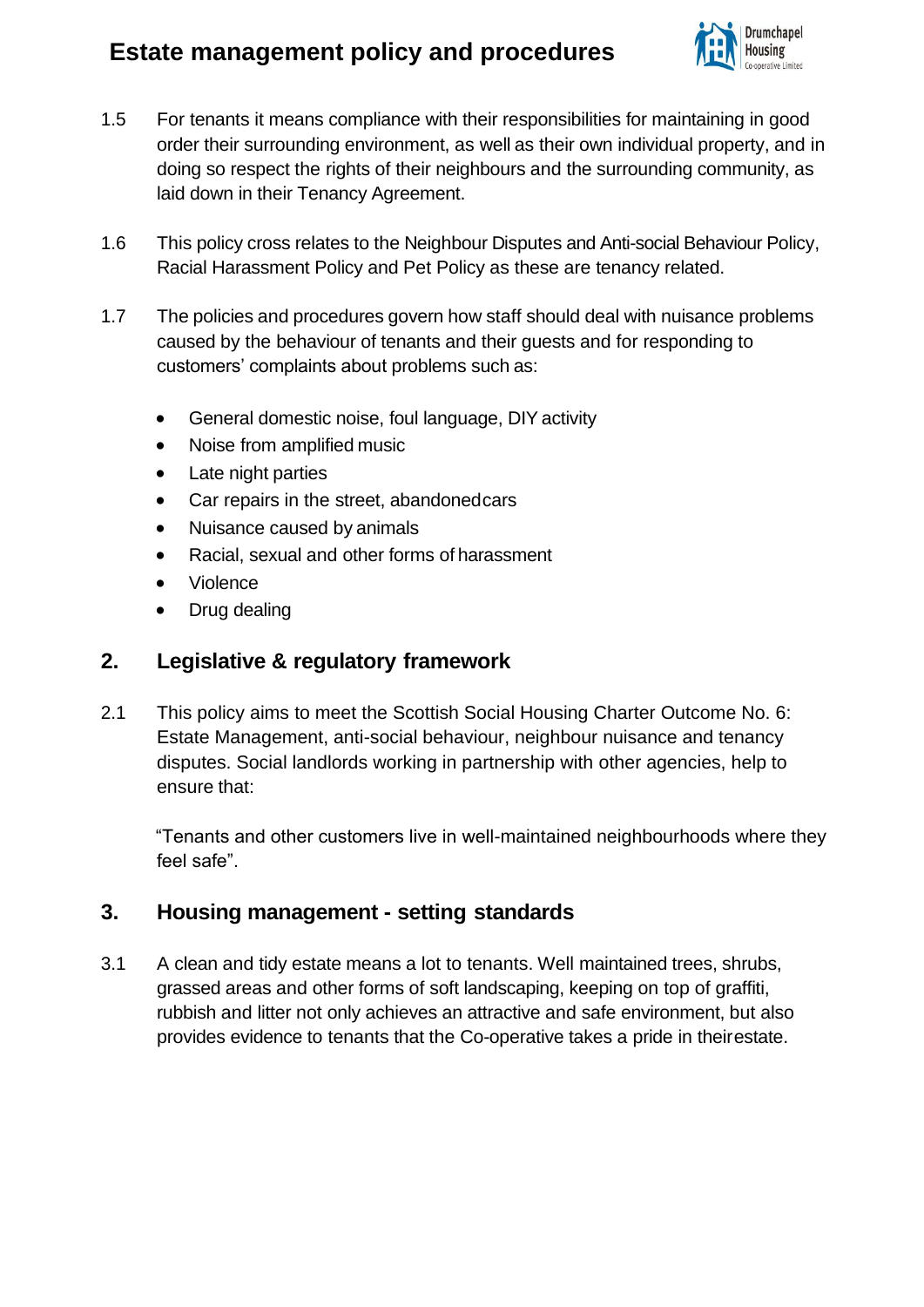

Whilst the Estate Caretaker is responsible for monitoring the performance of the landscape maintenance contractor the Housing Officer has a role to play in monitoring the condition of the landscape common areas and taking prompt action to remedy the situation by alerting the Estate Caretaker immediately any instances of suspected non-conformance of the contractor becomes apparent.

- 3.2 It is the responsibility of the Co-operative to ensure that the appearance and cleanliness of each property on the estate is maintained to as high a standard as possible, and that conditions of the tenancy agreement are adhered to. An attractive well cared for estate is only possible if tenants also take responsibility for looking after it. Partnership and co-operation with tenants are of paramount importance. To achieve consistently high standards, it is essential that there is close co-operation between tenants and staff.
- 3.3 Tenants therefore have their part to play in ensuring the estate is kept at its best. Tenants have certain responsibilities under their tenancy agreement to take care of their homes and estate and they can contribute ideas, views and experiences to help with service planning and delivery.
- 3.4 Housing staff should give guidance to tenants about how to use the bins, and plastic sacks for refuse disposal. Guidance should also be given on ways of disposing garden waste and bulky household items such as refrigerators and furniture.
- 3.5 Estate staff should make no less than twice weekly repedents of the communal bin store areas to ensure that they are kept tidy and clear of rubbish and take appropriate intervention action if found to be unsatisfactory.
- 3.6 Housing staff should identify tenants who neglect their garden, investigate the reasons for this, and enforce tenancy conditions or arrange practical advice and assistance where appropriate for tenants who are infirm or disabled. This could include providing a name of a landscape contractor to provide service at direct cost to the tenant.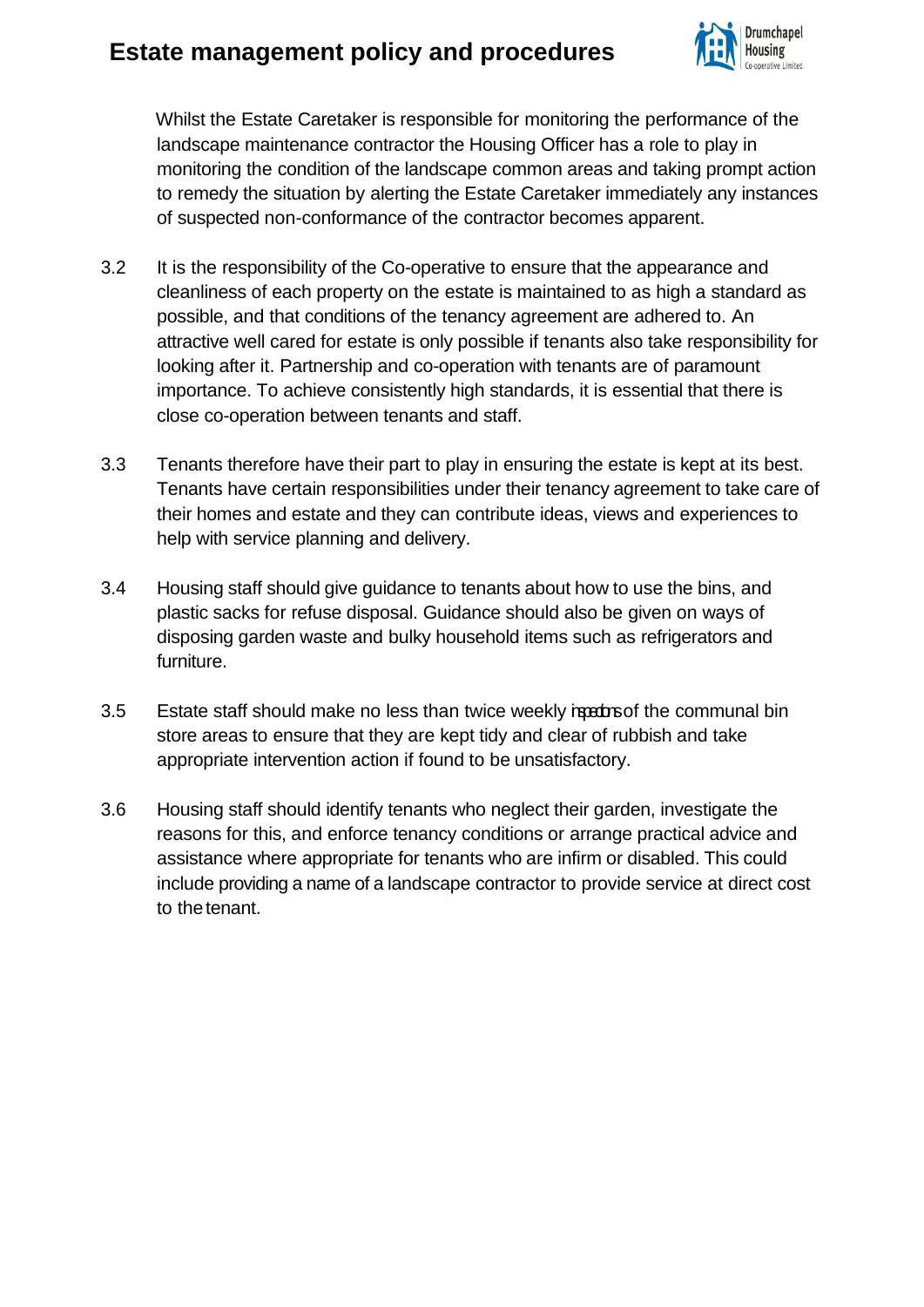

## **4. Housing management staff responsibilities - maintaining standards**

- 4.1 Drumchapel Housing Co-operative believes that a lot can be done to prevent problems arising by ensigithat tenants are fully aware of their obligations as tenants.
- 4.2 The basis of the Tenancy Agreement is that tenants have specific responsibilities, which are made clear to them at the commencement of their tenancy.

This will be done in several ways:

- 4.2.1 New Tenants
	- (a) Tell people at an accompanied viewing and again at time of signing for their tenancy what their specific responsibilities are in relation to close cleaning, gardens etc.
	- $(b)$  New tenants will be issued with a tenancy agreement that is written in plain English or translated as required.
	- (c) They will also be given a Tenants Handbook which wigive more detailed information about their tenancy, what is expected of them and what they can expect from their neighbours.
	- (d) The Housing Officer will carry out a new tenant visit once the tenant has moved into the property and explain in detail their responsibilities. This is an opportunity for the Housing Officer to identify and deal with any problems being experienced. These visits will normally be carried out within six weeks of date of entry, during which the Housing Officer will reiterate responsibilities, encourage membership of the Co-operative and answer and note any other points requiring clarification. The settling in visit will be recorded and filed in the tenant's house file.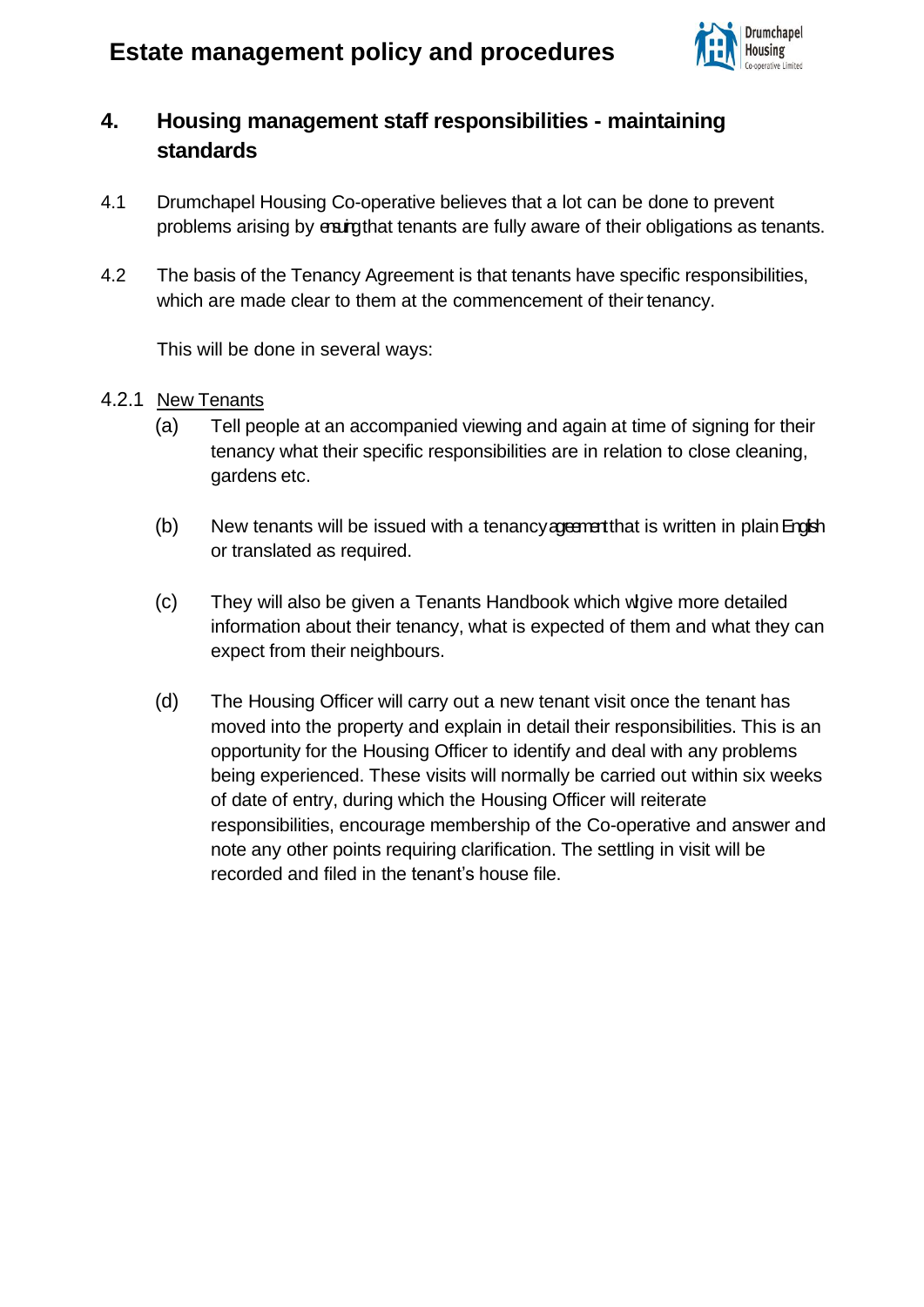

### 4.2.2 General

The Housing staff should note and act upon problems and issues through actively listening to tenants' complaints and concerns about issues that affect the quality of life locally. The key approaches to effective estate management are housing led but also need input from other agencies such as the Police, Glasgow City Council service departments and Community Safety Glasgow.

This will be done in several ways:

- (a) dealing promptly and efficiently with relatively minor problems that have the potential for escalation suchas litter within a close.
- (b) Taking early action to deal withgraffiti.
- (c) Co-operation with partners including community police and community wardens on addressing crime related issues such as vandalism, and car abandonment
- (d) Participate in the anti-social forum to agreea common approach to deal with perpetrators with cross boundary problems
- (e) The use of newsletters to highlight landlord and tenant responsibilities, incidents and remedial action taken/proposed
- (f) Estate competition to encourage tenants to make improvements.

#### 4.2.3 Property Inspection - Internal

- (a) Property inspections will be carried out by the Housing Officer. If a house is found to be in a poor condition internally action will be taken to remedy the problem. Where a poor standard of cleanliness is revealed which is likely to cause deterioration in the condition of the property action will be taken to ensure that the tenant complies with the terms of their tenancy agreement. There would then be regular inspections until the problem was resolved. Where appropriate, other agencies will be informed of the position. In cases where there is no improvement, and the Co-operative has adequate grounds, action will be taken to remedy the situation. This may include an action for eviction.
- (b) Any damage to a property or to the fixtures and fittings which is caused by carelessness, neglect orvandalism must be remedied by the tenant at their expense. If necessary, the Co-operative will carry out the work and invoice the tenant accordingly.
- (c) Housing and maintenance staff should, during routine visits, identify tenants who fail to take reasonable care of the property and/or fail to keep the property in a reasonable standard of internal decoration and cleanliness.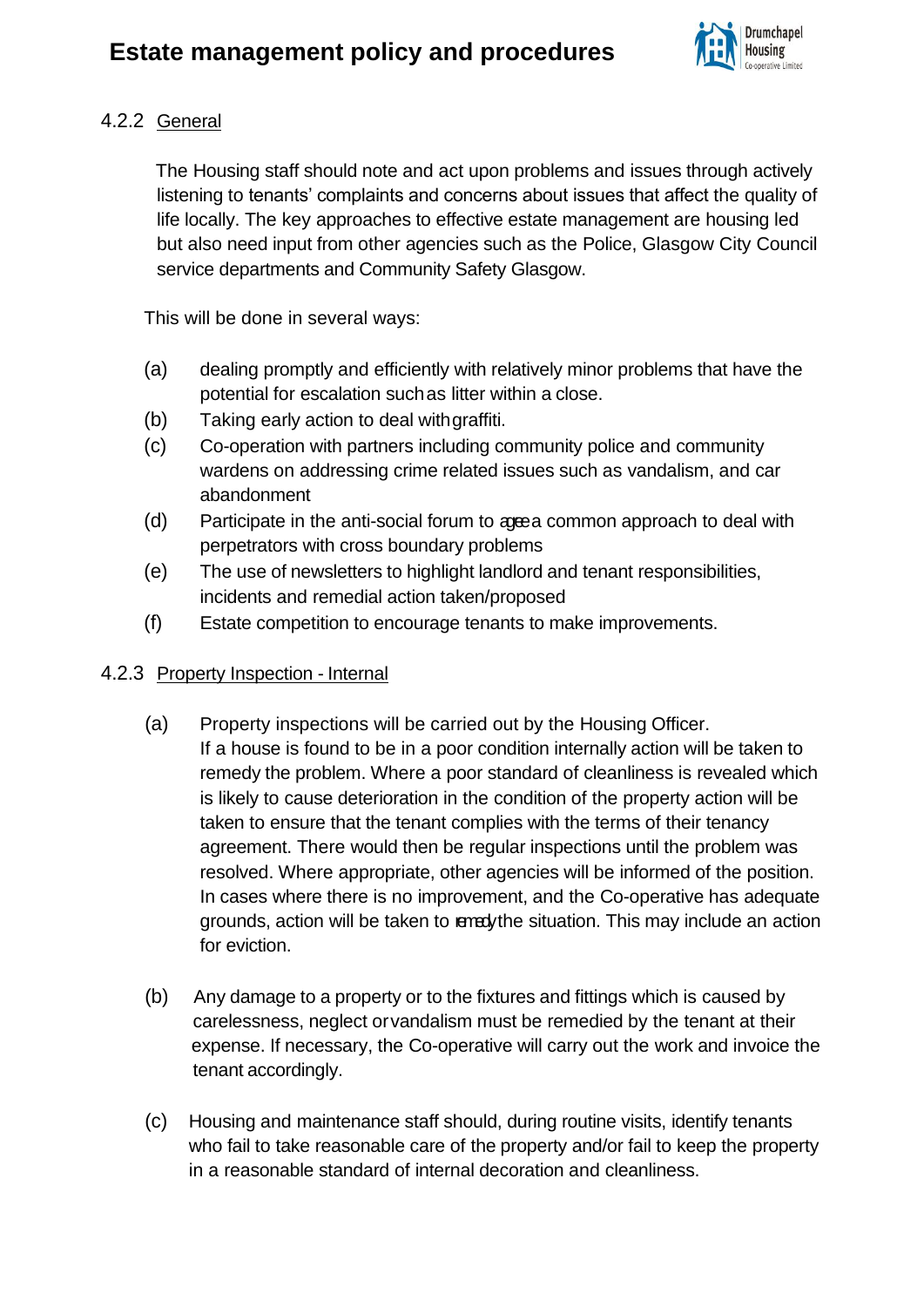

#### 4.2.4 Estate Management Visits

(a) All common closes and backcourts, and common gardens, and private gardens will be inspected on a weekly basis by the Estate Team. A record of inspection will be kept. Where a problem is identified, prompt action will be taken to remedy the situation. Additional time will be allocated to visit a property where it is evident that tenants are not ampligation the terms and conditions of their tenancy.

Proper records of all action taken will be recorded on SDM i.e. inspections, rotas, letters and photographs. Consideration will be given to reproducing photographs in the Newsletter to highlight problemsand praise good gardens.

### 4.2.5 Gardens

- (a) Landscape areas and grassed areas designated as communal will be the responsibility of the Co-operative. A contractor will be employed to cut the grass, and tidy these areas. A de-littering service is undertaken of the common and back court areas.
- (b) Where a property has its own garden, the tenant will be responsible for maintaining that area to a satisfactory standard i.e. grass cut regularly and free of litter and other debris. If a garden is unsatisfactory due to infirmity or disability the Co-operative will attempt to place the tenant on the Co-operative's maintenance scheme.
- (c) The Co-operative has an annual garden competition and prizes are offered to all property types. The Housing Officer should promote the garden competition as an incentive to encourage tenants to look after the garden.

### 4.2.6 Backcourts

- (a) Glasgow City Council's cleansing Department is responsible for removal of domestic refuse. Tenants are required to remove bulk from their homes to recycling centre at Dawsholm or to book a pick-up of bulk from the Council service. The Co-operative will maintain health and safety of hard areas and bin storage areas of the tenement properties.
- (b) This does not absolve the tenants from their responsibilities in terms of ensuring that thebackcourt and bin stores are kept in a tidy condition.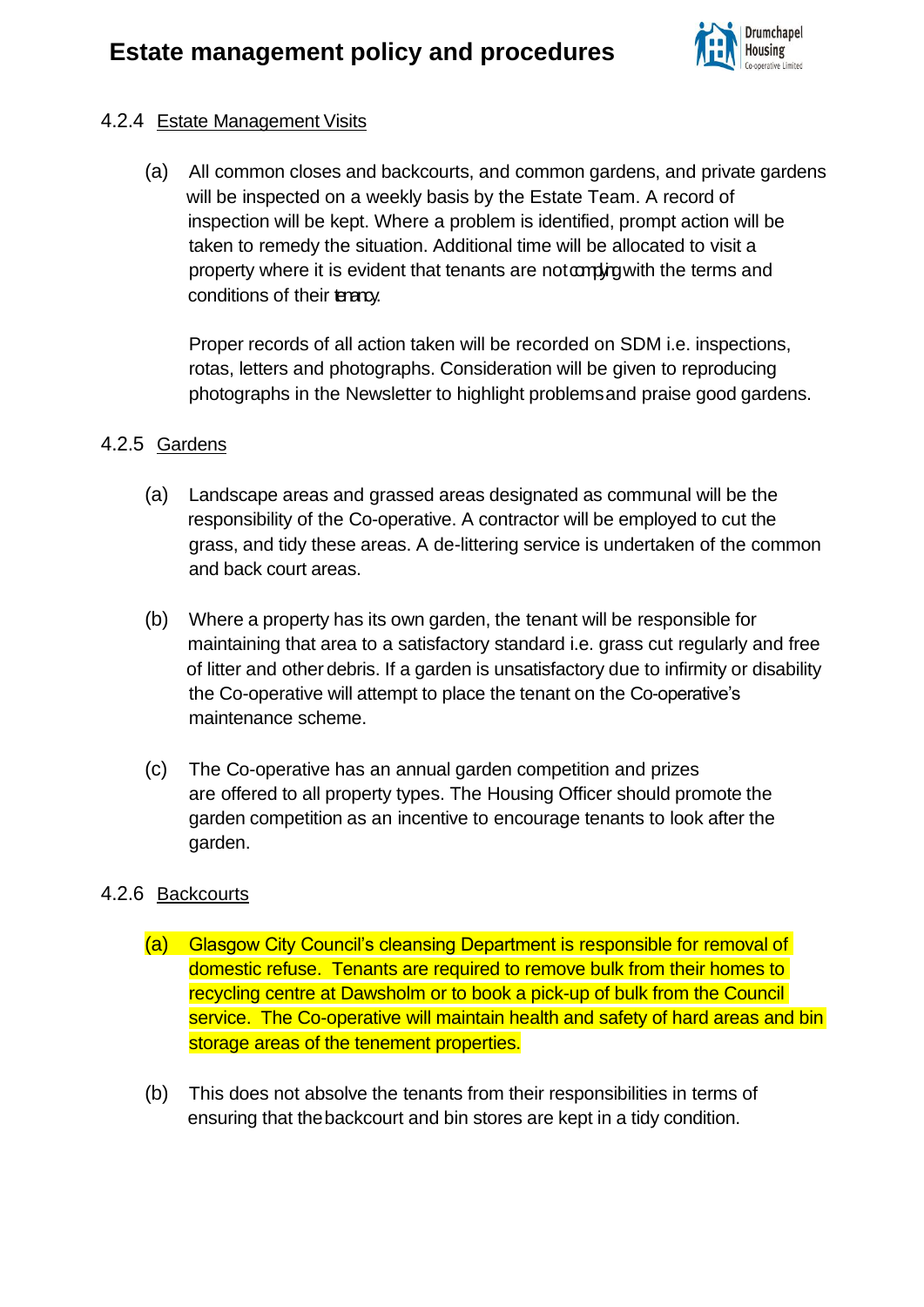

### 4.2.7 Pets

(a) The main responsibility for keeping and controlling pets lies with the tenant. All tenants must have written permission to keep a pet(s) (maximum of two pets) and permission will not be withheld unreasonably. Full information on the keeping of pets and the pet register is outlined in the Co-operative's Pet Policy.

## **5. Remits and delegated authority**

- 5.1 The Housing Officer is responsible for conducting estate management visits, investigations, interviews, record keeping and reporting on all estate management issues.
- 5.2 A Notice of proceedings may be issued by the Housing Officer in discussion with the Depute Director.
- 5.3 The use of legal action should be avoided in relation to estate management as far as possible however where a tenant is in breach of their tenancy agreement and **all** other action has been tried and failed court action can be considered. Court action must be approved by the Depute Director and if decree granted the Board must authorise eviction.

## **6. Complaints**

- 6.1 The Co-operative will ensure that prompt and appropriate actionwill be taken to deal with estate management problems arising either from the weekly inspections or from tenantcomplaints.
- 6.2 All complaints will be recorded and dealt with in accordance with the neighbour disputes policy unless it is a complaint about the service, then it will be dealt with in accordance with the Complaints Handling policy and procedure.

## **7. Tenants involvement**

7.1 The opinion of tenants on estate management issues will be sought on a regular basis. The main method for seeking comments will be through tenant consultation, newsletters, the Tenants Panel, office questionnaires and property inspections. Newsletters are issued quarterly to all tenants and this will assist in raising tenants' awareness of the Co-operative's policies and objectives.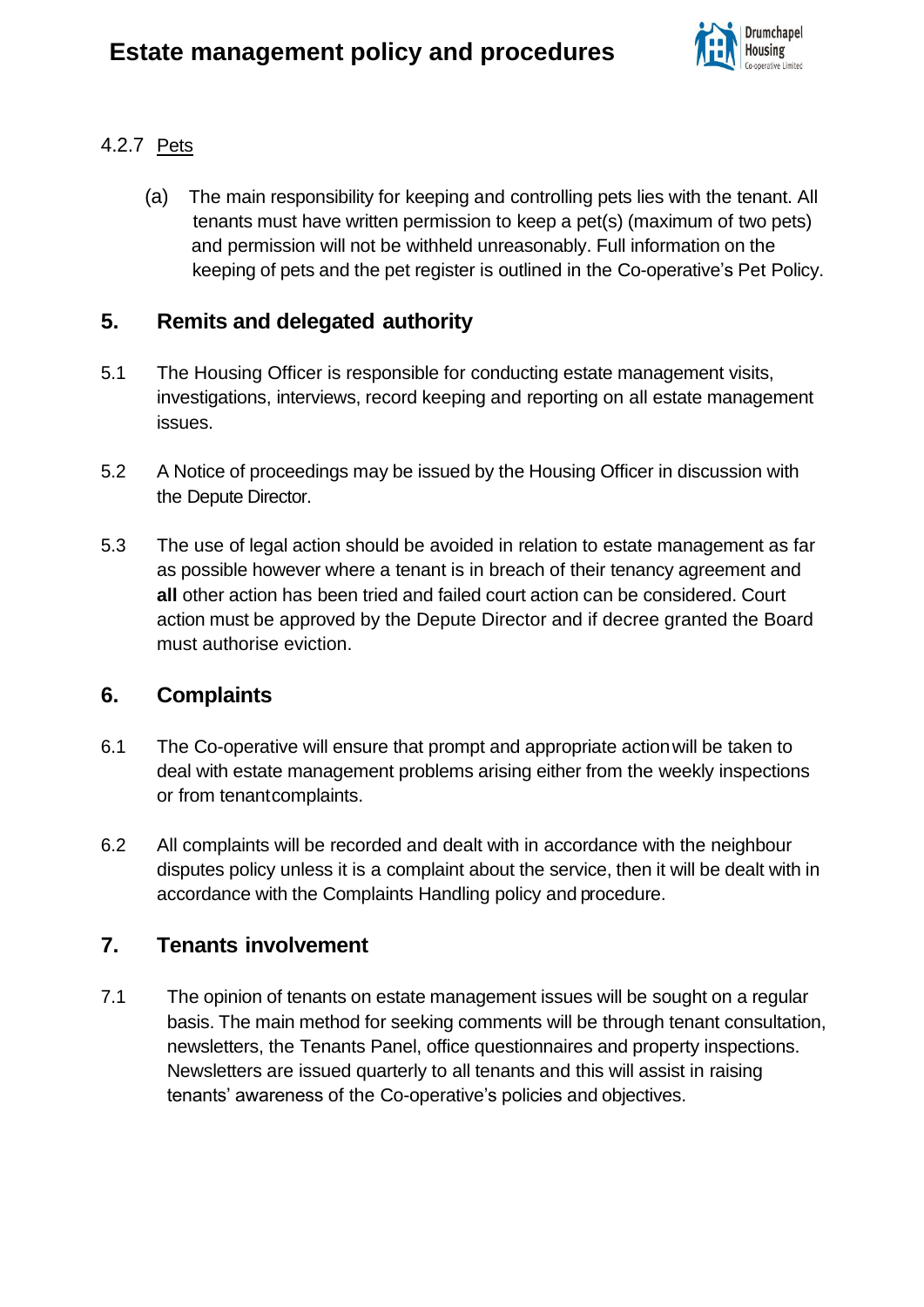

## **8. Equality and diversity**

8.1 The Co-operative's Equality and Diversity policy outlines our commitment to promote a zero tolerance to unfair treatment or discrimination to any person or

group of persons, particularly based on any of the protected characteristics<sup>1.</sup> This includes ensuring that everyone has equal access to information and services and, to this end, the Co-operative will make available a copy of this document in a range of alternative formats including large print, translated into another language or by data transferred to voice.

- 8.2 We are also aware of the potential for policies to inadvertently discriminate against an individual or group of individuals. To help tackle this and ensure that it does not occur, best practice suggests that organisations carry out Equality Impact Assessments to help identify any part of a policy that may be discriminatory so that this can be addressed (please see section 6 of the Equality and Diversity Policy for more information).
- 8.3 In line with section 6.3 of the Equality and Diversity Policy, the Co-operative will apply a screening process based on that recommended by the Equality and Human Rights Commission to ascertain whether each policy requires an Impact Assessment to be carried out. The screening process was applied to this policy and it was decided that an impact assessment is required (refer to Appendix 1).

 $1$  The Equality Act 2010 identifies the "protected characteristics" as age, disability, marriage and civil partnership, race, religion or belief, gender, gender reassignment and sexual orientation.

### **9. Risk management**

9.1 The Co-operative, in implementing this policy seeks to ensure that where a problem is identified prompt action will be taken to remedy the situation. The Cooperative will ensure that good practice in relation to estate management is adopted and encouraged at all times. It is vitally important that the high amenity of the area is maintained and tenancy breaches dealt with swiftly and appropriately to ensure the Co-operatives housing stock remains desirable and that people are happy to remain in the area. Failure to do this would result in the Co-operatives housing stock or pockets of the housing stock becoming difficult to let and the consequential rent loss due to voids.

## **10. Policy reporting and policy review**

10.1 The Management Board shall review this policy no less than every three years and the success of this policy will be measured against the following outputs and outcomes.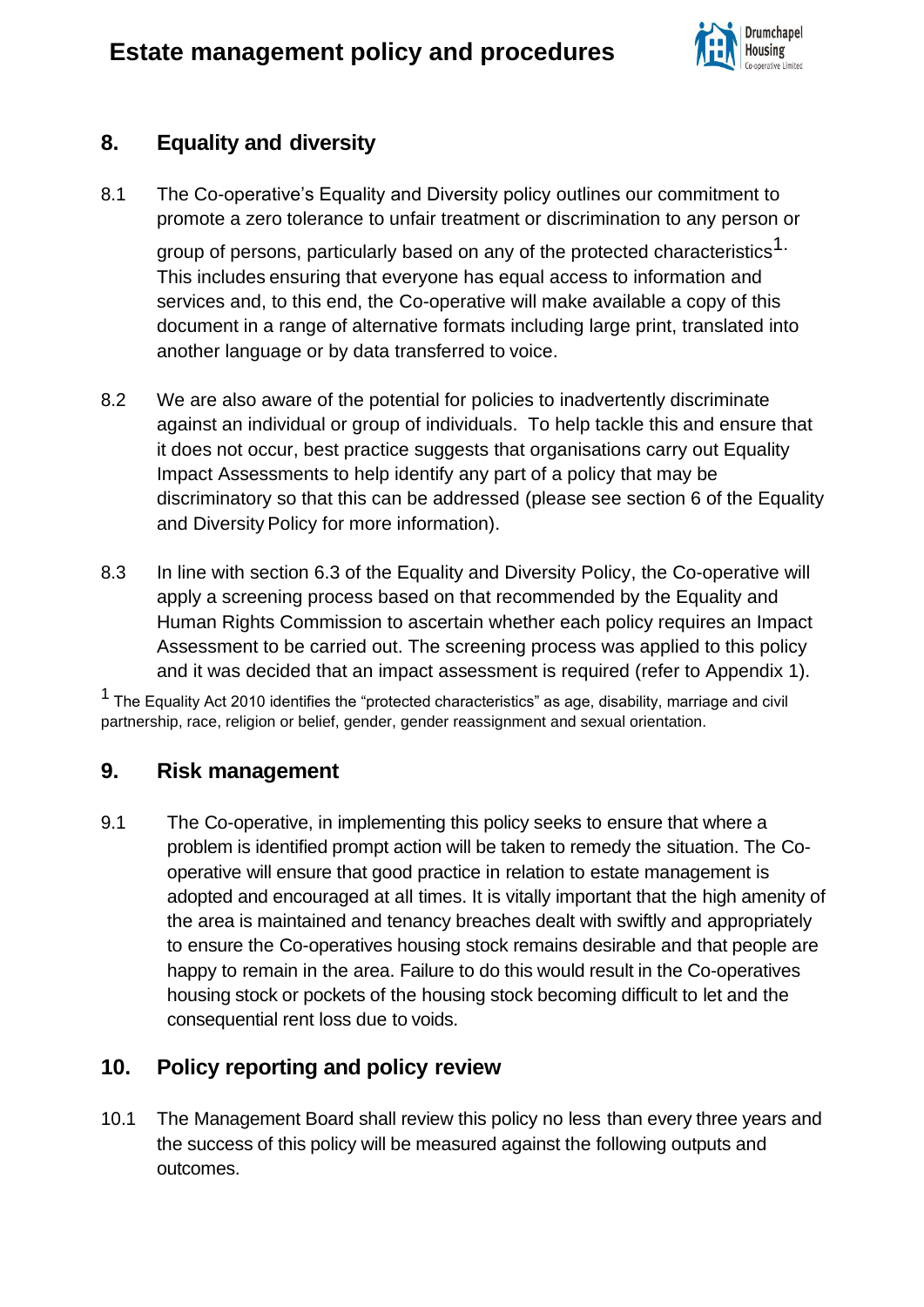

| <b>OUTPUTS</b>              | <b>OUTCOMES</b>                    |
|-----------------------------|------------------------------------|
| Tenant satisfaction surveys | High levels of tenant satisfaction |
|                             | with estate management             |
| Inspection on estate        | Breaches of tenancies identified   |
| management visits           | and corrective action taken        |
|                             | promptly                           |
| A proactive and supportive  | Heighten awareness of tenants'     |
| approach taken to estate    | responsibilities and maximum       |
| management                  | number of satisfactory gardens,    |
|                             | tidy common areas and a safe       |
|                             | and pleasant environment for       |
|                             | ltenants                           |

## **11. UK GDPR Privacy Statement**

11.1 The Co-operative will gather and use certain information about individuals in accordance with UK GDPR. Staff members have a responsibility to ensure compliance with the terms of the privacy policy and to collect, handle and store personal information in accordance with relevant legislation. The Fair Processing Notice (FPN) details how personal data is held and processed.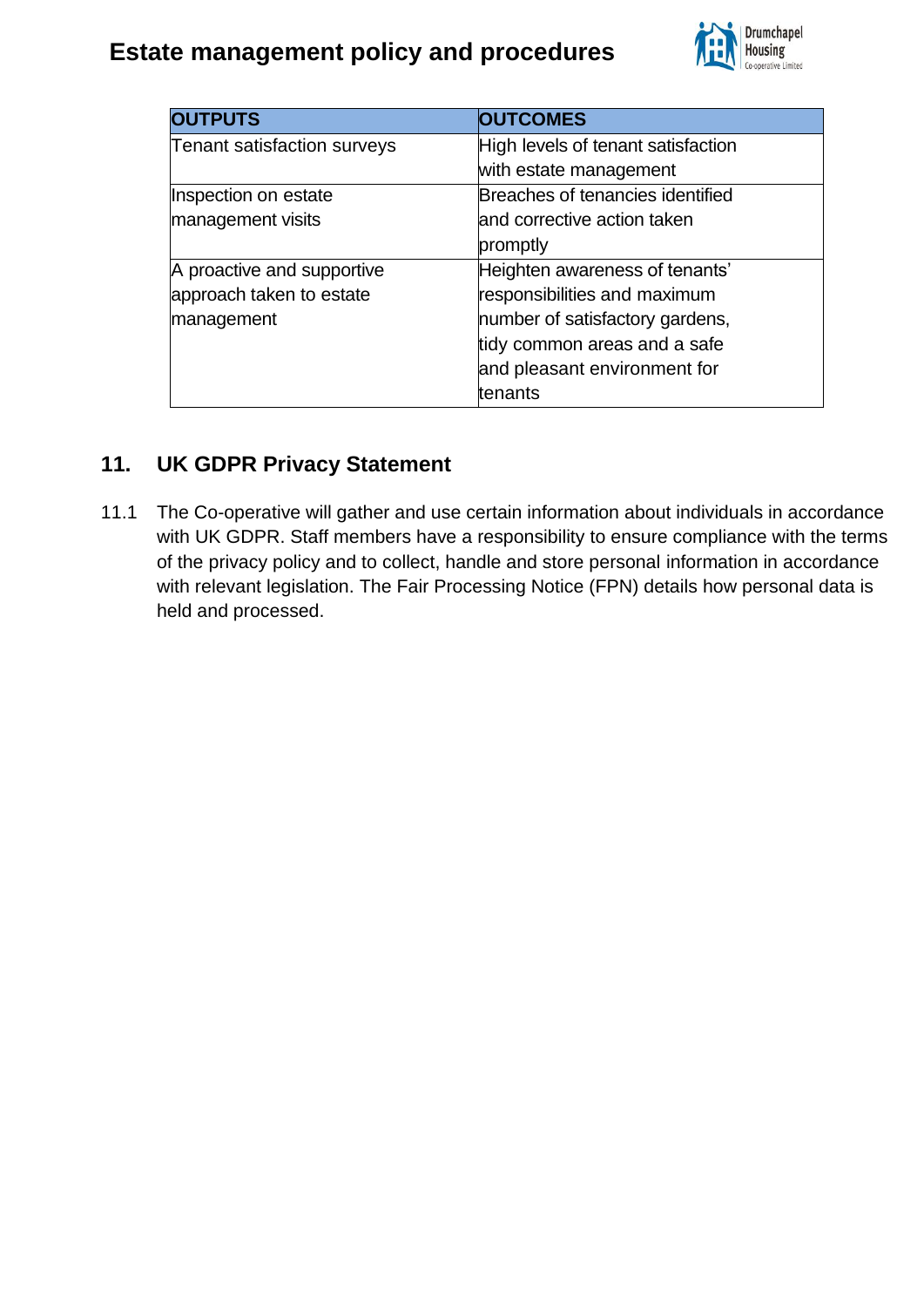

## **Appendix one**

### **Impact assessment**

| Is further action required? | Yes                       | No ⊟ |
|-----------------------------|---------------------------|------|
| Is the action achievable?   | Yes                       | No ⊟ |
| Timescale for action        | Year End Report (see 4.1) |      |

#### **1. Aims of the policy**

- a) What is the purpose of the policy?
	- $\geq$  To outline the Co-operative's commitment to equality and diversity
	- $\geq$  To ensure that we never act in a discriminatory manner towards any individual or group
	- ➢ To outline the guiding principles of our equality and diversity thinking and to re-affirm our zero-tolerance approach
	- ➢ To inform our Equality and Diversity Action Plan
	- $\geq$  To help ensure that we meet our obligations with regard to legal, regulatory and best practice requirements
- b) Who is affected by the policy/who will benefit from the policy and how?
	- ➢ Drumchapel Housing Co-operative tenants and others who live in our properties.
	- ➢ People who live in our area of operation and housing applicants.
	- ➢ Staff and Board.
	- $\triangleright$  Contractors and consultants who are required to observe the policy.
	- ➢ Partner agencies and other organisations who contactus.
- c) Who is be responsible for delivering the policy?

The Technical Manager on a day-to-day basis and ultimately the Board.

d) How does the policy fit into our wider or related policy initiatives?

The policy underpins all the work that we do and is linked to all policies and policy initiatives.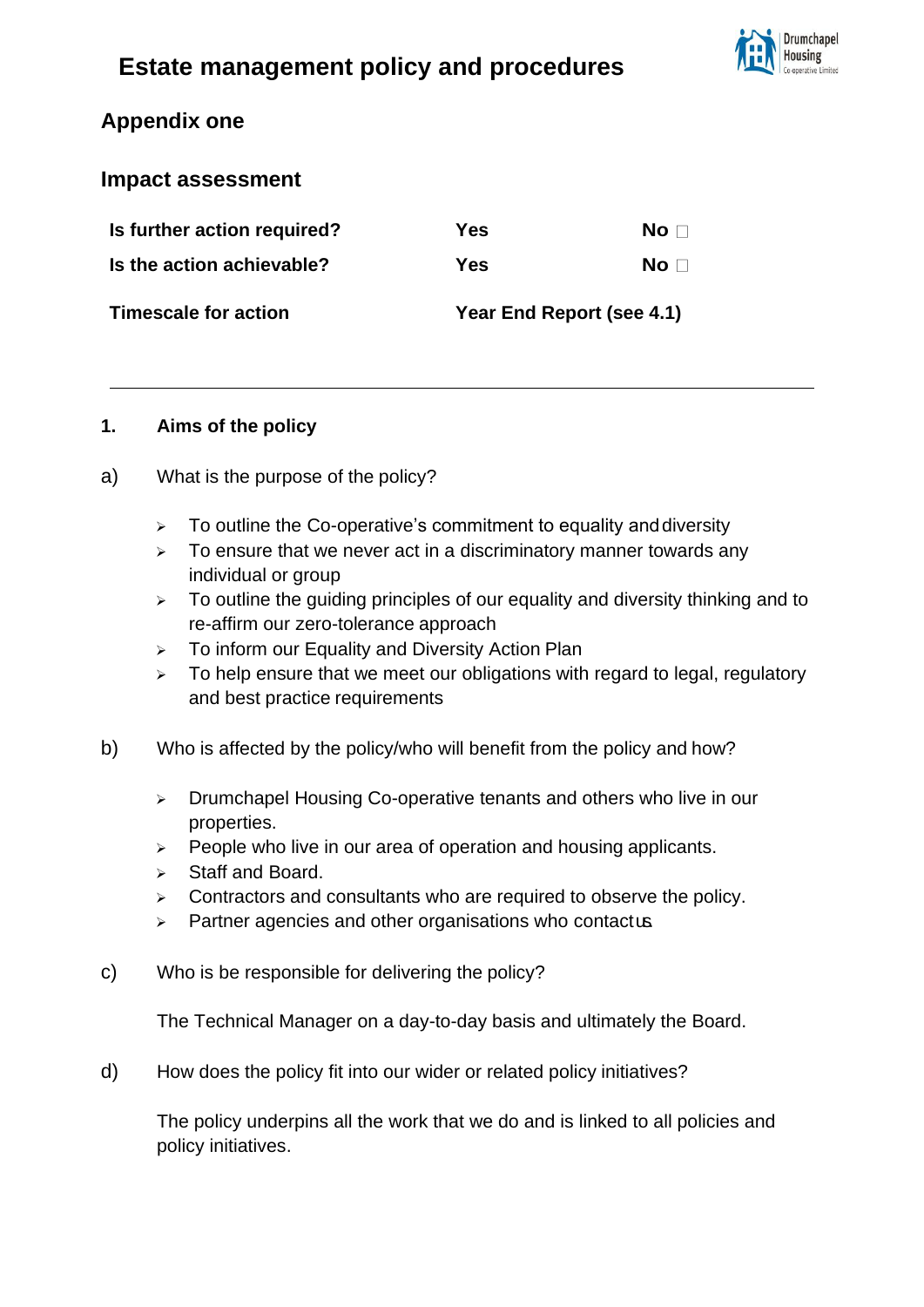

### **2. What do we already know about the diverse needs and/or experiences of our target audience?**

|           | Age                            | Yes |    |
|-----------|--------------------------------|-----|----|
| $\bullet$ | <b>Disability</b>              | Yes |    |
| $\bullet$ | Marriage and Civil Partnership |     | No |
| $\bullet$ | <b>Pregnancy and Maternity</b> | Yes |    |
|           | Race                           | Yes |    |
| $\bullet$ | <b>Religion and Belief</b>     | Yes |    |
|           | Gender                         | Yes |    |
| $\bullet$ | <b>Gender Reassignment</b>     |     | No |
|           | <b>Sexual Orientation</b>      | Yes |    |

#### **Tenants and other tenants**

- 2.1 Whilst we require to update and broaden the information we have on tenants and other residents; we would expect all the protected characteristics to be represented within this target audience. One of the main barriers to equality in service provision is likely to be inaccessibility. The policy outlines our commitment to addressing this and, further, it requires us to be proactive in seeking out and responding to all the communications and access needs that mayexist.
- 2.2 The policy helps us ensure that we are providing services (which, in this context, includes addressing physical housing requirements) that are responsive to the requirements of all groups.

#### **People who live in the local area and housing applicants**

2.3 As at 2.1 and 2.2, above.

### **Staff and Management Board**

2.4 The policy ensures that we observe equality and diversity issues in employment and in the recruitment of Management Board members. The office and Board areas are not completely accessible; this is something that the Co-operative is working to address and, consequently, it will form part of the equality action plan. We do, however, provide information in any format that would make it possible for staff or Board to better fulfil their roles.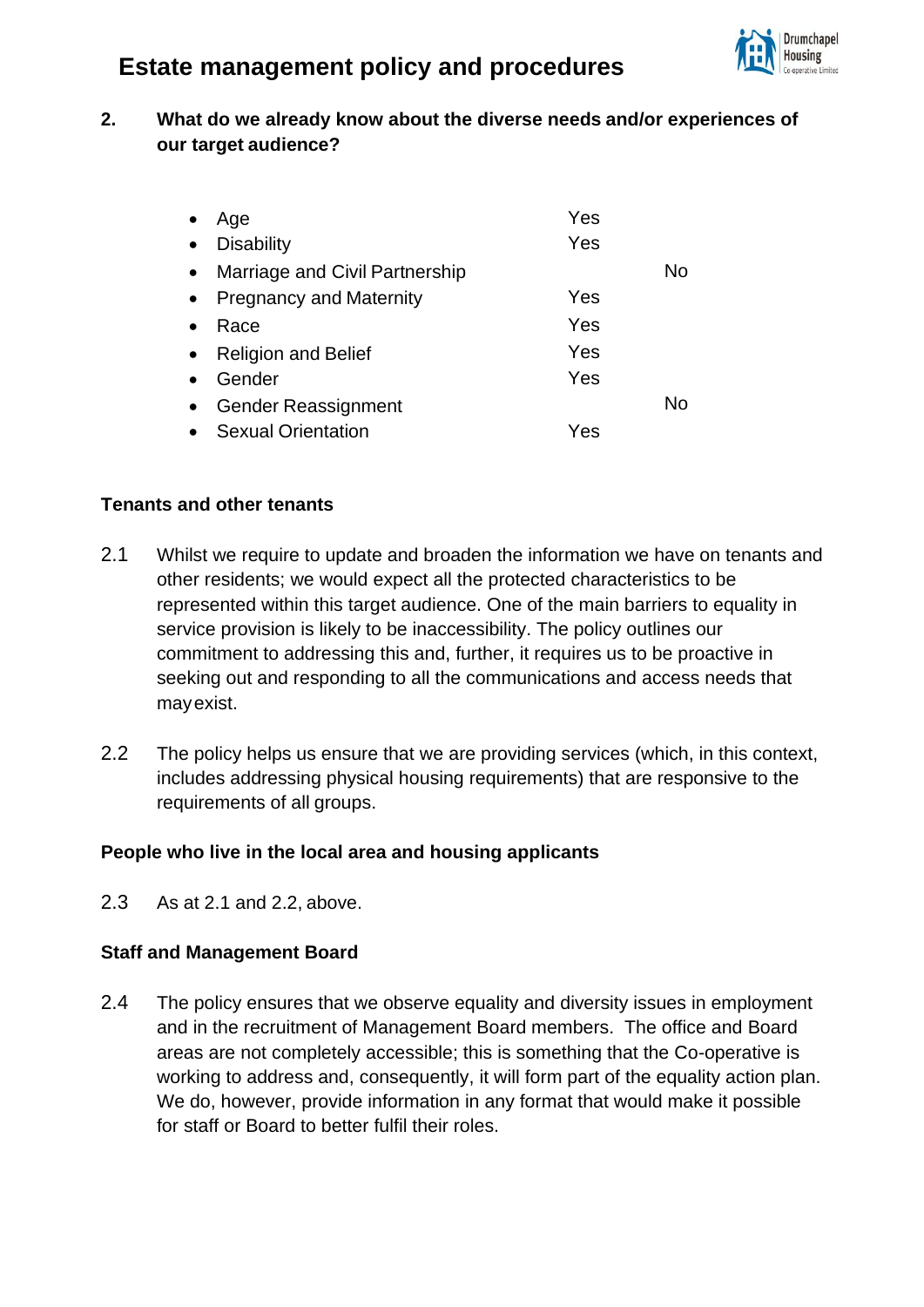

2.5 All staff and Board are made aware of theirs and the Co-operative's rights and responsibilities in relation to equality and diversity and receive periodic training. They know about the Co-operative's zero tolerance approach and are aware of how to raise any concerns.

#### **Contractors and consultants and partner organisations**

- 2.6 The policy requires the Co-operative to observe equality and diversity issues in the procurement of consultants and contractors and our relationships with partner organisations.
- 2.7 Any contractors or consultants working for or representing the Co-operative are made aware of our commitment to equality and diversity and are advised of our expectations in terms of how we require them to observe our policy at all times. Any consultants/contractors or anyone representing a partner organisation who feel they have been discriminated against are aware of how to raise these concerns.
- 2.8 The policy requires action to be taken against any consultants or contractors found to be in breach of our policy.

### **3. What does the information we have tell us about how this policy might impact positively or negatively on the different groups within the target audience?**

- 3.1 We have some information on age, disability, gender and race/ethnicity but this mainly relates to tenants and housing applicants and requires to be updated regularly in order to remain accurate. We have not yet collected information on sexuality and gender reassignment, but this is being introduced and, over time, we will begin to build up a picture of sexuality and gender reassignment of our tenants and other stakeholders.
- 3.2 The equality and diversity action plan, which was approved by the Management Board in April 2017, will address in more detail what the impact may be on the different groups within our target audience.

#### **4. Do we need to carry out a further Impact Assessment?**

4.1 At each year end, when reporting to the Board, if we have any cases of racial harassment then a further Impact Assessment will be carried out.